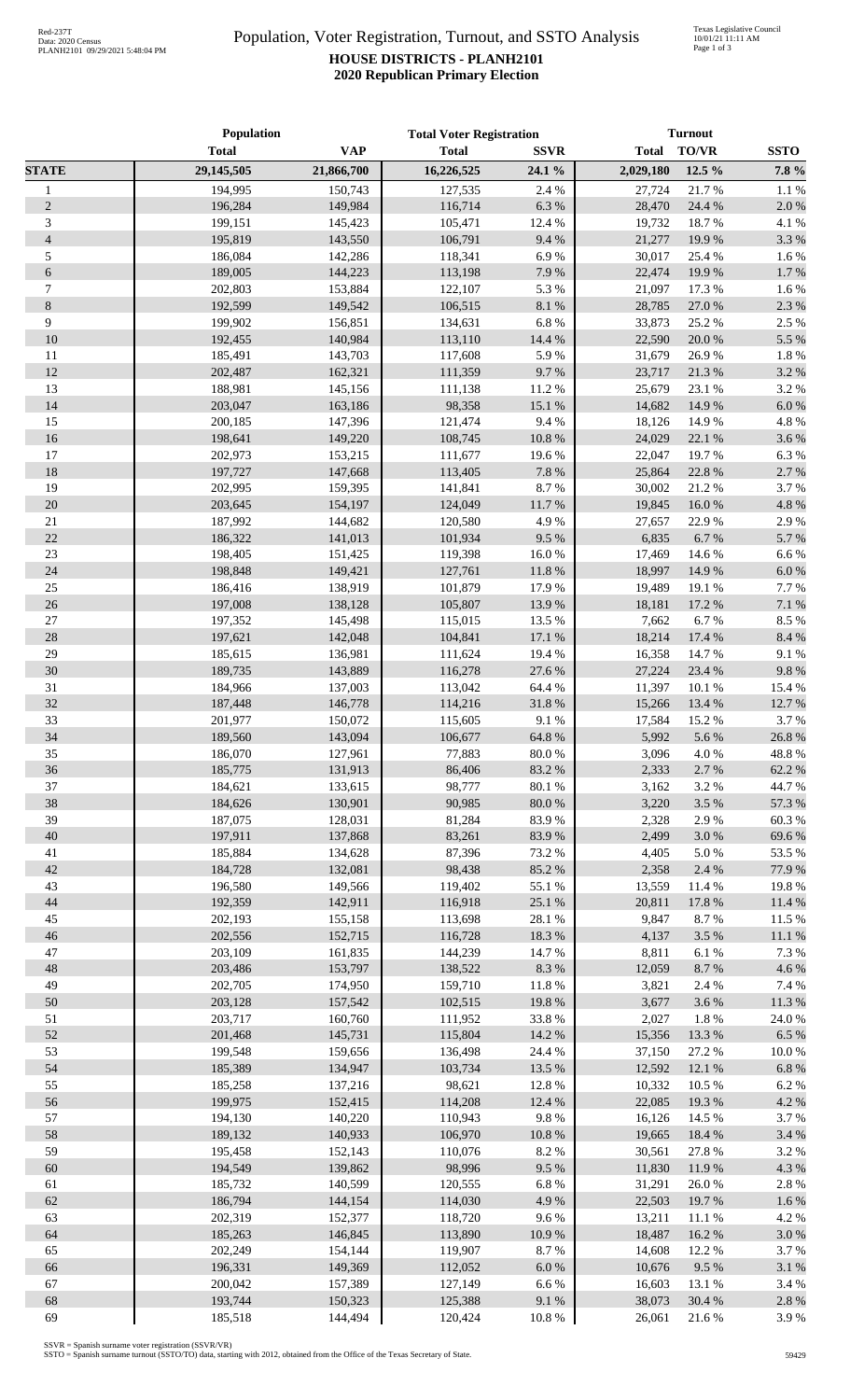## Population, Voter Registration, Turnout, and SSTO Analysis **HOUSE DISTRICTS - PLANH2101 2020 Republican Primary Election**

|              | Population         |                    | <b>Total Voter Registration</b> |                  | <b>Turnout</b>   |                 |               |
|--------------|--------------------|--------------------|---------------------------------|------------------|------------------|-----------------|---------------|
|              | <b>Total</b>       | <b>VAP</b>         | <b>Total</b>                    | <b>SSVR</b>      | <b>Total</b>     | TO/VR           | <b>SSTO</b>   |
| <b>STATE</b> | 29,145,505         | 21,866,700         | 16,226,525                      | 24.1 %           | 2,029,180        | 12.5 %          | 7.8 %         |
| 70           | 188,804            | 130,251            | 107,158                         | 6.8 %            | 11,841           | 11.1%           | 3.7%          |
| $71\,$       | 191,317            | 146,476            | 107,405                         | 15.1 %           | 23,613           | 22.0%           | 5.3%          |
| 72           | 186,421            | 143,348            | 105,914                         | 25.3 %           | 26,838           | 25.3 %          | 9.7%          |
| 73           | 200,375            | 156,900            | 135,066                         | 13.8%            | 27,179           | 20.1 %          | $6.0\ \%$     |
| $74\,$       | 200,697            | 148,484            | 110,077                         | 65.8%            | 6,785            | 6.2%            | 32.4 %        |
| 75           | 200,418            | 137,283            | 88,533                          | 77.7 %           | 2,376            | 2.7 %           | 60.7%         |
| 76           | 201,357            | 150,301            | 108,857                         | 15.5 %           | 10,098           | 9.3%            | 9.1 %         |
| 77           | 203,921            | 158,812            | 118,126                         | 77.2 %           | 2,788            | 2.4 %           | $60.1~\%$     |
| $78\,$       | 203,786            | 153,882            | 122,337                         | 54.2 %           | 7,459            | $6.1~\%$        | 31.8 %        |
| 79           | 204,008            | 155,827            | 120,623                         | $70.8~\%$        | 5,102            | 4.2 %           | 52.8%         |
| $80\,$       | 192,601            | 135,888            | 105,700                         | 73.4 %           | 8,168            | 7.7%            | 25.4 %        |
| 81           | 184,670            | 133,588            | 88,248                          | 43.4 %           | 13,351           | 15.1 %          | 15.7%         |
| 82           | 187,676            | 136,280            | 97,231                          | 28.8 %           | 23,342           | 24.0 %          | $11.2\ \%$    |
| 83           | 186,970            | 139,966            | 111,056                         | 23.8 %           | 26,992           | 24.3 %          | 9.5%          |
| 84           | 186,523            | 145,008            | 102,184                         | 29.5 %           | 13,299           | 13.0%           | 8.6 %         |
| 85           | 202,964            | 154,177            | 132,111                         | 15.0%            | 29,323           | 22.2 %          | 6.1%          |
| 86           | 185,308            | 138,631            | 110,477                         | 17.7 %           | 26,286           | 23.8 %          | 5.3 %         |
| 87           | 187,448            | 138,418            | 94,453                          | 23.0%            | 21,976           | 23.3%           | 6.8%          |
| 88           | 186,059            | 135,454            | 105,812                         | 33.0%            | 26,290           | 24.8 %          | 9.0 %         |
| 89           | 190,581            | 138,420            | 110,667                         | 9.0%             | 13,355           | 12.1 %          | 4.4 %         |
| 90           | 201,099            | 144,701            | 85,657                          | 40.6%            | 4,485            | 5.2%            | 14.0 %        |
| 91           | 187,551            | 141,549            | 106,952                         | 13.8 %           | 14,028           | 13.1 %          | 5.3 %         |
| 92           | 192,096            | 146,866            | 82,408                          | 17.3 %           | 5,737            | 7.0 %           | 6.2 %         |
| 93           | 188,296            | 132,214            | 101,911                         | 14.0%            | 10,420           | 10.2%           | 7.1 %         |
| 94           | 185,566            | 144,505            | 118,473                         | 9.4%             | 18,306           | 15.5 %          | 4.2 %         |
| 95           | 203,641            | 148,994            | 98,441                          | 14.7%            | 3,922            | 4.0%            | 8.4 %         |
| 96           | 188,593            | 140,738            | 118,460                         | 10.3 %           | 13,580           | 11.5 %          | $5.0\ \%$     |
| 97<br>98     | 190,669<br>184,798 | 148,417            | 113,540<br>126,955              | 11.1 %<br>6.1%   | 16,188<br>20,636 | 14.3 %<br>16.3% | 4.0%<br>3.7%  |
| 99           | 201,695            | 141,006<br>151,589 | 111,008                         | 16.4 %           | 14,366           | 12.9%           | 5.0 %         |
| 100          | 185,436            | 150,653            | 108,835                         | 14.6 %           | 3,306            | 3.0%            | 7.5 %         |
| 101          | 186,636            | 133,467            | 99,253                          | 16.8%            | 4,547            | 4.6 %           | 10.7%         |
| 102          | 187,686            | 141,854            | 87,522                          | 12.8 %           | 6,083            | 7.0 %           | 4.7%          |
| 103          | 189,432            | 147,409            | 85,417                          | 34.1 %           | 3,260            | 3.8 %           | 13.0%         |
| 104          | 186,630            | 135,171            | 82,879                          | 45.1 %           | 1,703            | 2.1 %           | 28.5 %        |
| 105          | 186,828            | 140,913            | 74,522                          | 24.8 %           | 5,386            | 7.2 %           | 8.2 %         |
| 106          | 191,093            | 136,666            | 106,811                         | 8.2%             | 14,560           | 13.6 %          | 3.9%          |
| 107          | 186,185            | 140,174            | 86,932                          | 19.9%            | 6,250            | 7.2 %           | 6.5%          |
| 108          | 187,643            | 151,154            | 134,402                         | 4.8 %            | 17,065           | 12.7 %          | 2.6%          |
| 109          | 188,181            | 136,550            | 106,479                         | 10.4 %           | 2,943            | 2.8%            | 9.0%          |
| 110          | 185,481            | 126,827            | 71,625                          | 33.3 %           | 1,403            | 2.0 %           | 20.7%         |
| 111          | 185,801            | 137,653            | 112,189                         | 14.0%            | 4,213            | 3.8%            | 10.1 %        |
| 112          | 185,204            | 144,361            | 116,912                         | 9.0 %            | 15,000           | 12.8 %          | 3.9%          |
| 113          | 185,073            | 137,196            | 95,637                          | 21.2%            | 7,010            | 7.3 %           | $8.1~\%$      |
| 114          | 187,670            | 136,156            | 84,065                          | 33.5 %           | 4,196            | $5.0\ \%$       | 13.7 %        |
| 115          | 186,289            | 146,507            | 98,262                          | 10.7%            | 8,644            | $8.8\ \%$       | $4.8~\%$      |
| 116          | 200,120            | 160,090            | 113,540                         | 48.3%            | 6,264            | 5.5 %           | 28.9%         |
| 117          | 198,399            | 139,199            | 97,023                          | 55.1 %           | 5,312            | 5.5 %           | 30.1 %        |
| 118          | 199,826            | 148,024            | 109,424                         | 55.1 %           | 7,371            | 6.7%            | 28.2 %        |
| 119          | 202,657            | 150,837            | 107,897                         | 51.4%            | 5,522            | 5.1 %           | 30.8%         |
| 120          | 203,115            | 149,887            | 105,678                         | 33.8%            | 4,780            | 4.5 %           | 22.5 %        |
| 121          | 203,209            | 155,904            | 132,263                         | 22.1 %           | 15,541           | 11.8%           | 11.9%         |
| 122          | 201,984            | 149,711            | 125,920                         | 24.3 %           | 16,053           | 12.7 %          | 14.3 %        |
| 123          | 200,095            | 160,561            | 119,451                         | 48.3%            | 8,205            | 6.9%            | 24.9%         |
| 124          | 197,852            | 146,224            | 97,802                          | $61.0\ \%$       | 4,078            | 4.2 %           | 44.0 %        |
| 125          | 202,067            | 151,951            | 121,473                         | 53.7%            | 8,193            | 6.7%            | 32.9%         |
| 126          | 194,060            | 147,183            | 118,786                         | 13.6 %           | 15,628           | 13.2 %          | 6.5 %         |
| 127          | 199,089            | 144,351            | 121,018                         | 15.2 %           | 16,757           | 13.8%           | 6.6%          |
| 128          | 201,183            | 148,227            | 104,517                         | 22.3 %           | 15,102           | 14.4 %          | 7.5 %         |
| 129          | 198,661            | 154,787            | 119,780                         | 15.9%            | 15,899           | 13.3 %          | $7.0\ \%$     |
| 130          | 194,311            | 139,508            | 114,988                         | 13.0 %           | 15,938           | 13.9%           | $6.1~\%$      |
| 131          | 201,256            | 144,968            | 81,623                          | 28.4 %           | 2,207            | 2.7 %           | 17.6 %        |
| 132          | 195,943            | 141,733            | 100,617                         | 16.3 %           | 13,179           | 13.1 %          | 7.9%          |
| 133          | 196,966            | 155,045            | 110,990                         | $8.8~\%$         | 17,035           | 15.3 %          | 4.1 %         |
| 134          | 202,847            | 168,828            | 136,819                         | $8.2~\%$         | 11,854           | 8.7%            | $5.1~\%$      |
| 135          | 197,186            | 140,362            | 96,862                          | 26.8%            | 6,426            | 6.6%            | 12.2 %        |
| 136          | 203,904            | 153,117            | 113,300                         | 14.7 %           | 9,046            | $8.0\ \%$       | 7.7 %         |
| 137<br>138   | 187,800<br>201,745 | 140,396<br>154,239 | 59,407<br>109,320               | 22.4 %<br>20.5 % | 3,236<br>14,301  | 5.4 %<br>13.1 % | 9.6%<br>7.5 % |
|              |                    |                    |                                 |                  |                  |                 |               |